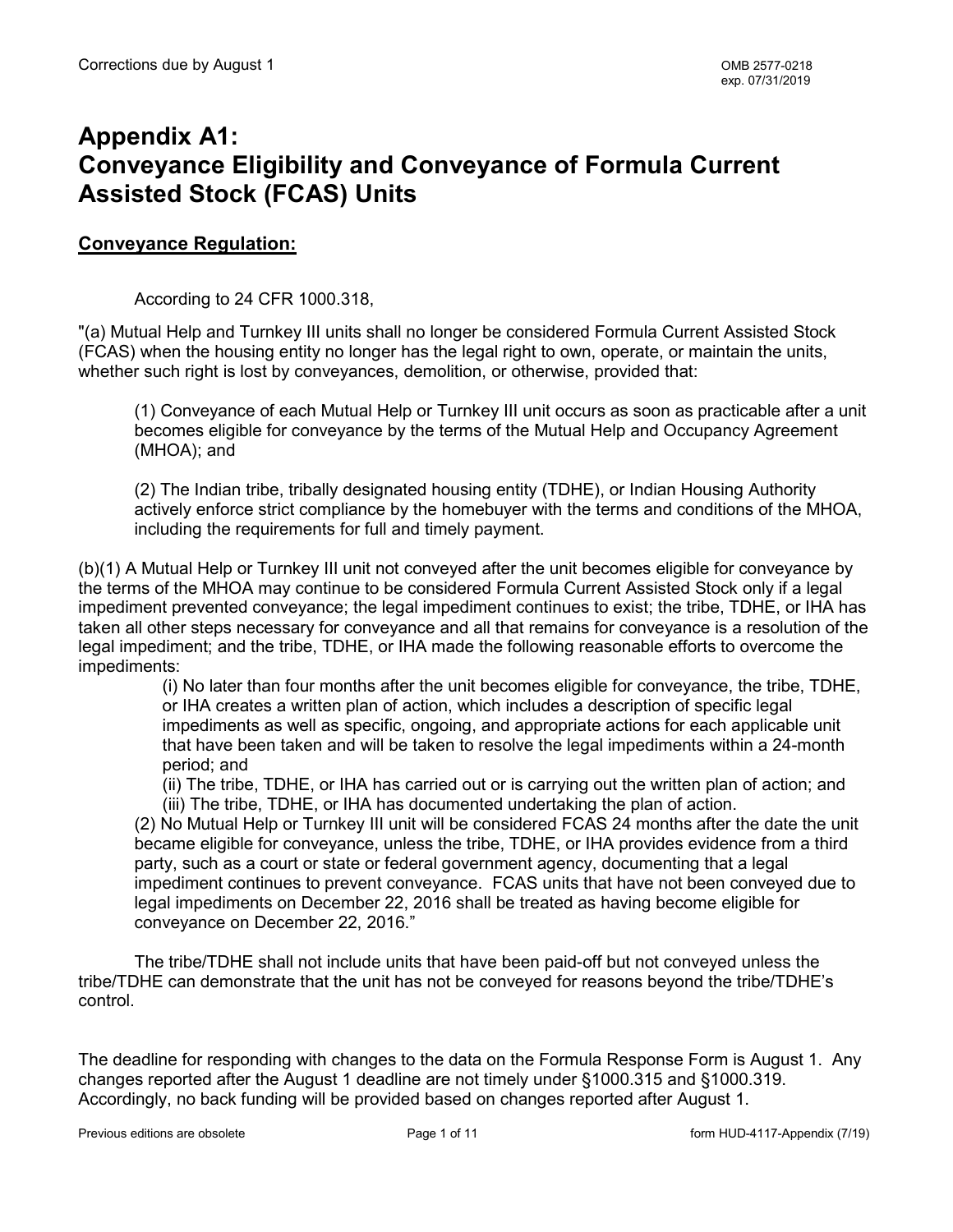To maintain fairness to all tribes, if tribes receive funding for ineligible units, repayment will be required.

On Table A1-1 below Report:

- All units that have been conveyed that did not have legal impediments preventing conveyance.
- $\div$  All units that are conveyance eligible but not conveyed.

**TABLE A1-1: Conveyed units and conveyance-eligible units that did not/do not have legal impediments preventing conveyance**

| <b>Impounded proventing conveyance</b> |                    |                                 |                        |  |  |
|----------------------------------------|--------------------|---------------------------------|------------------------|--|--|
| <b>Project Number</b>                  | <b>Unit Number</b> | Conveyance<br>Eligibility date* | <b>Conveyance date</b> |  |  |
|                                        |                    |                                 |                        |  |  |
|                                        |                    |                                 |                        |  |  |
|                                        |                    |                                 |                        |  |  |
|                                        |                    |                                 |                        |  |  |
|                                        |                    |                                 |                        |  |  |

\*The conveyance eligibility date is the date that the unit's purchase price was paid-off, whether through lump sum payment, accrual in equity accounts, self-amortization of the purchase price, or any combination of these. Because the MHOA has a self-amortizing purchase price, pay-off necessarily occurs no later than the end of the term of the MHOA.

On Table A1-2 below Report:

- $\div$  All units that are paid-off that have legal impediments preventing conveyance.
- $\div$  All units that were previously removed as conveyance eligible that had legal impediments and that have since conveyed.
- \* For each unit meeting the criteria in bullets 1 and 2 above, provide reasons that conveyance was beyond the tribe's control and steps the tribe has taken to resolve the problem. For further information see PIH Notice 2017-15.

|                                 | TABLE A1-2: Units that are eligible for conveyance with legal impediments preventing |                                           |                    |                                                                           |  |  |  |
|---------------------------------|--------------------------------------------------------------------------------------|-------------------------------------------|--------------------|---------------------------------------------------------------------------|--|--|--|
|                                 |                                                                                      |                                           | conveyance         |                                                                           |  |  |  |
| <b>Project</b><br><b>Number</b> | <b>Unit</b><br><b>Number</b>                                                         | Conveyance<br><b>Eligibility</b><br>date* | Conveyance<br>date | <b>Explanation of legal impediments</b><br>preventing timely conveyance** |  |  |  |
|                                 |                                                                                      |                                           |                    |                                                                           |  |  |  |
|                                 |                                                                                      |                                           |                    |                                                                           |  |  |  |
|                                 |                                                                                      |                                           |                    |                                                                           |  |  |  |
|                                 |                                                                                      |                                           |                    |                                                                           |  |  |  |

\*The conveyance eligibility date is the date that the unit's purchase price was paid-off, whether through lump sum payment, accrual in equity accounts, self-amortization of the purchase price, or any combination of these. Because the MHOA has a self-amortizing purchase price, pay-off necessarily occurs no later than the end of the term of the MHOA.

\*\*Explanation of legal impediments preventing timely conveyance of each unit can be provided on supplemental pages if more space is needed.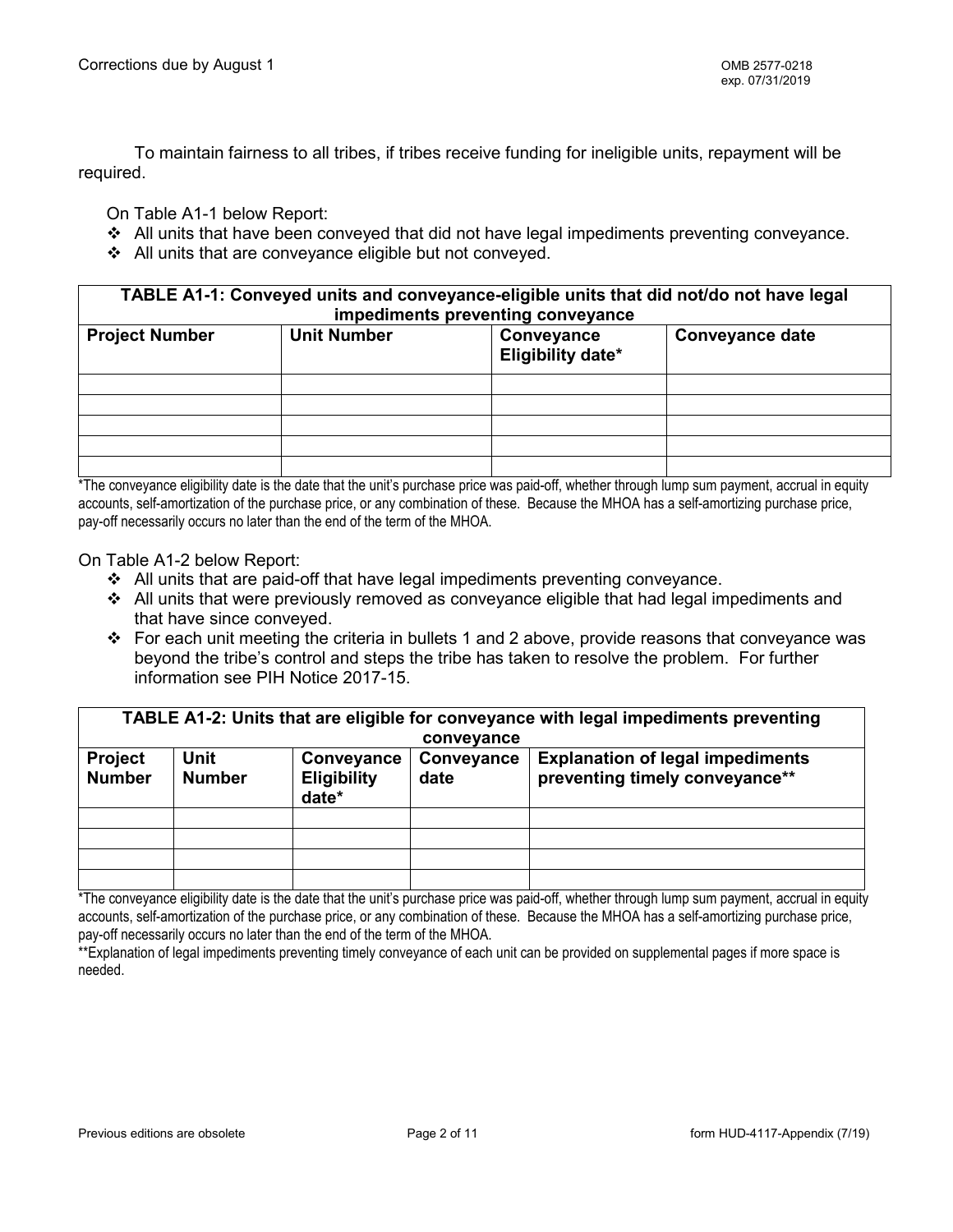## **Appendix A2: Date of Full Availability (DOFA) of Formula Current Assisted Stock (FCAS) Units**

### **DOFA Regulation:**

According to 24 CFR 1000.312 and 1000.314, FCAS "consists of housing units owned or operated pursuant to an ACC. This includes all Low Rent, Mutual Help, and Turnkey III housing units under management as of September 30, 1997, and all 1937 Act units in the development pipeline when they become owned or operated by recipients and are under management as indicated in the Formula Response Form."

Report:

 Low Rent, Mutual Help, and Turnkey III units funded under 1937 Housing Act (i.e., units that were subject to an Annual Contributions Contract (ACC)).

Do Not Report:

- Units built with NAHASDA, HOME, or ICDBG funds.
- Units built with Bureau of Indian Affairs, State, or tribal funds.
- Units built over the number specified in the original ACC for Projects with DOFA after October 1, 1997.

Please provide the information below for each new reported project DOFA. Please provide a copy of the ACC for each reported project indicating the number and type of units allowed.

In accordance with §1000.319(c), a recipient will not be provided back-funding for any units that the recipient failed to report on the **Formula Response Form** in a timely manner.

| <b>Project Number</b> | <b>Number of Units</b> | <b>Type of Units</b> | <b>DOFA</b> |
|-----------------------|------------------------|----------------------|-------------|
|                       |                        |                      |             |
|                       |                        |                      |             |
|                       |                        |                      |             |
|                       |                        |                      |             |
|                       |                        |                      |             |
|                       |                        |                      |             |
|                       |                        |                      |             |
|                       |                        |                      |             |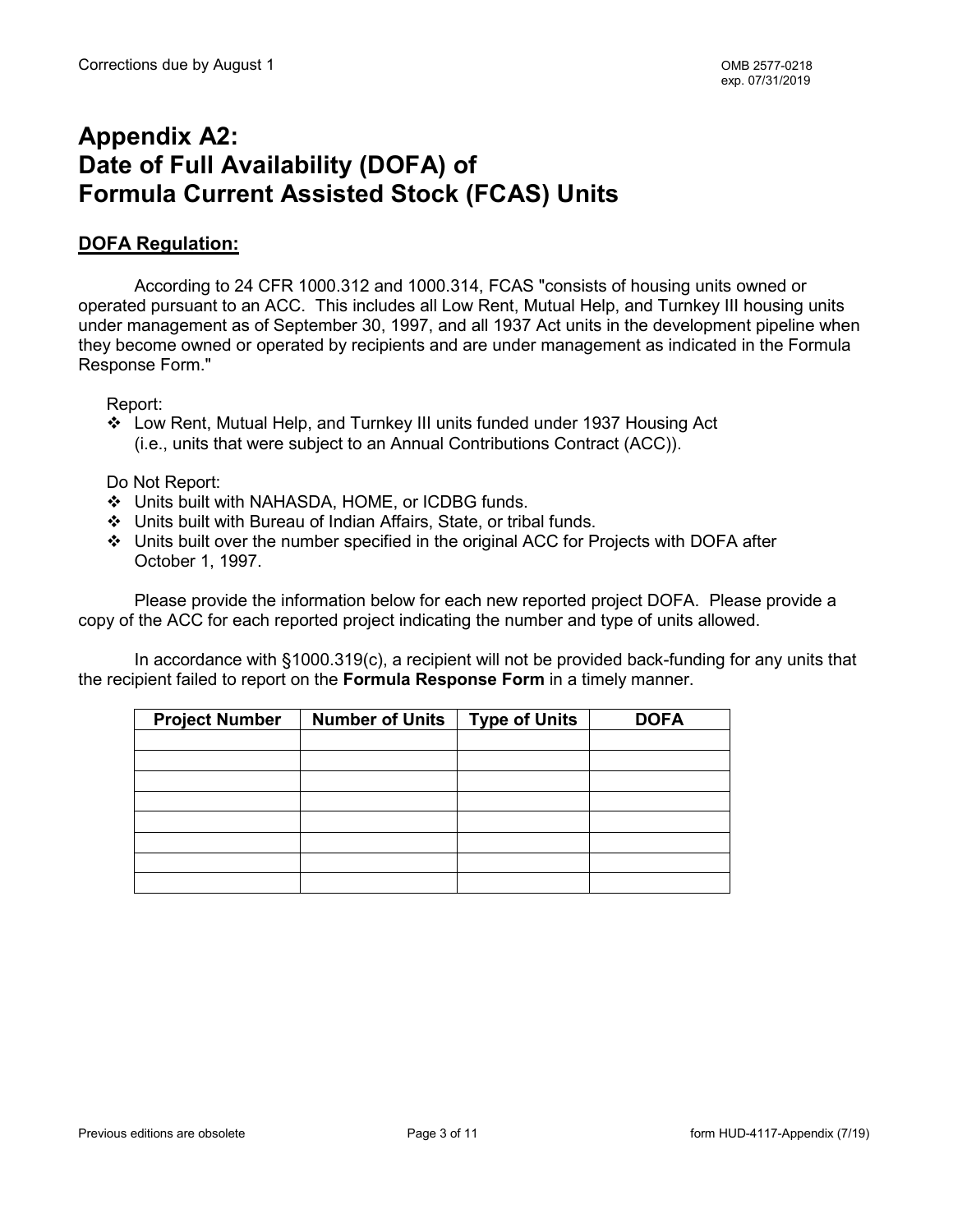# **Appendix A3: Conversion of Formula Current Assisted Stock (FCAS) Units**

### **Conversion Regulation:**

According to 24 CFR 1000.316 (c), " If units were converted before October 1, 1997, as evidenced by an amended ACC, then those units will be counted for formula funding and eligibility purposes as the type of unit to which they were converted. If units were converted on or after October 1, 1997, the following applies:

- 1. Units that converted after October 1, 1997 will be **counted** as the type of unit specified on the original ACC in effect on September 30, 1997.
- 2. Whether or not it is the first conversion, a unit converted after October 1, 1997, will be considered as the type converted to **when determining continuing FCAS eligibility**. A unit that is converted to low-rent will be treated as a low-rent unit for purposes of determining continuing FCAS eligibility. A unit that is converted to homeownership will be treated as a homeownership unit for purposes of determining continuing FCAS eligibility.
- 3. The Indian tribe, TDHE, or IHA shall report conversions on the Formula Response Form."

#### Report:

❖ Newly converted units.

Do Not Report:

Units that have been previously reported as converted unless there has been a change.

Please provide the information below for each unit converted. Please provide a copy of the Amended ACC for each unit converted prior to October 1, 1997.

| Project<br><b>Number</b> | <b>Unit Number</b> | Unit Type as listed<br>on Formula<br><b>Response Form</b><br>(LR, MH, TKY III) | <b>Unit Type after</b><br><b>Conversion</b><br>(LR, MH, TKY III) | Date of<br><b>Conversion</b> |
|--------------------------|--------------------|--------------------------------------------------------------------------------|------------------------------------------------------------------|------------------------------|
|                          |                    |                                                                                |                                                                  |                              |
|                          |                    |                                                                                |                                                                  |                              |
|                          |                    |                                                                                |                                                                  |                              |
|                          |                    |                                                                                |                                                                  |                              |
|                          |                    |                                                                                |                                                                  |                              |
|                          |                    |                                                                                |                                                                  |                              |
|                          |                    |                                                                                |                                                                  |                              |
|                          |                    |                                                                                |                                                                  |                              |
|                          |                    |                                                                                |                                                                  |                              |
|                          |                    |                                                                                |                                                                  |                              |
|                          |                    |                                                                                |                                                                  |                              |
|                          |                    |                                                                                |                                                                  |                              |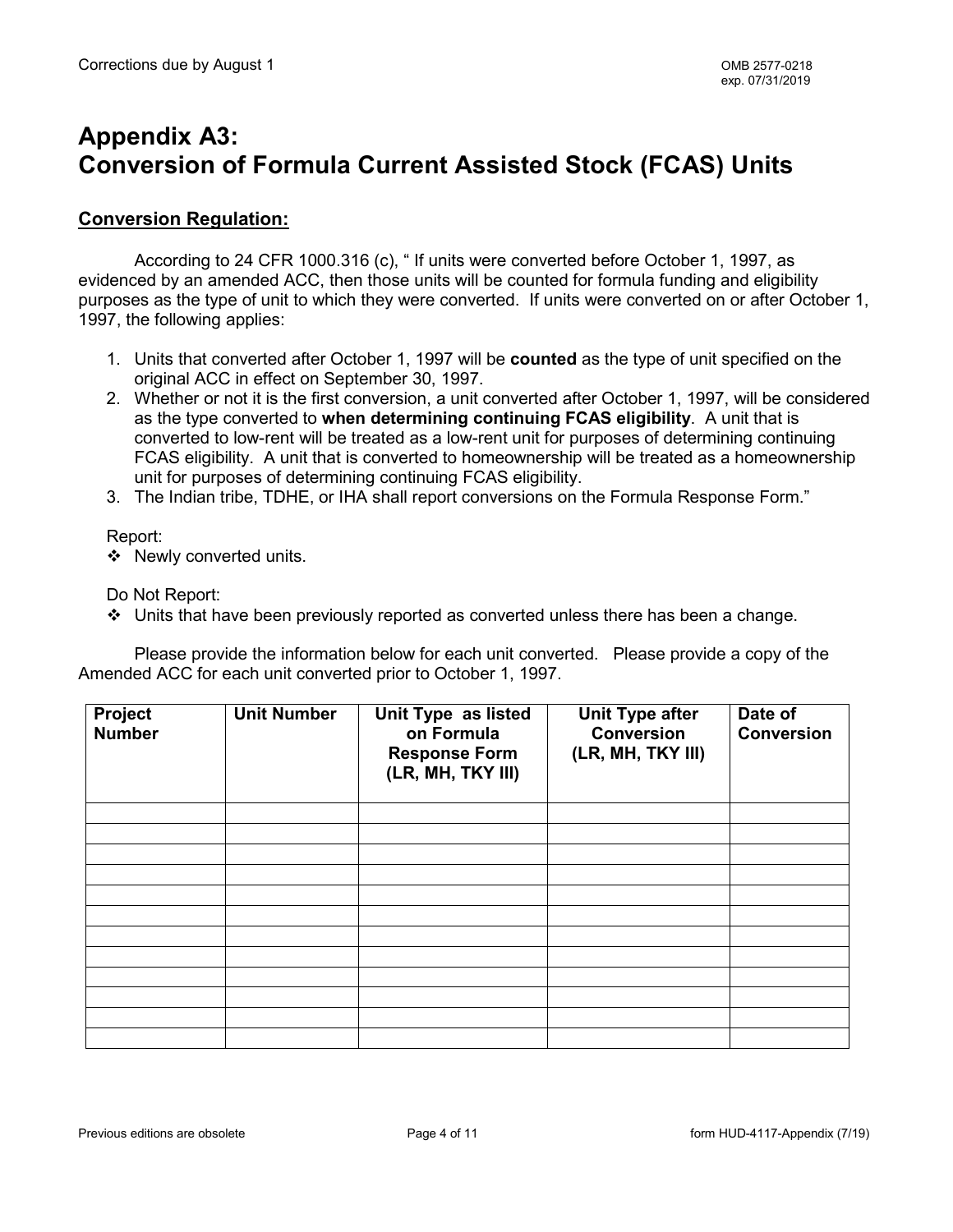## **Appendix A4: Demolimotion and Rebuilding of Formula Current Assisted Stock (FCAS) Units**

#### **Demolition Regulation:**

According to 24 CFR 1000.318(e), "A unit that is demolished pursuant to a planned demolition may be considered eligible as a FCAS unit if, after demolition is completed, the unit is rebuilt within one year. Demolition is completed when the site of the demolished unit is ready for rebuilding. If the unit cannot be rebuilt within one year because of relative administrative capacities and other challenges faced by the recipient, including but not limited to geographic distribution within the Indian area and technical capacity, the Indian tribe, TDHE or IHA may request approval for a one-time, one-year extension. Requests must be submitted in writing and include a justification for the request."

#### Report:

- $\triangleleft$  All demolished units when demolition is complete.
- $\div$  All units that were rebuilt. If applicable, provide justification of why the units cannot be rebuilt within one year of demolition.

Please note that requests for a one-time, one-year extension must be made within 24 months of completed demolition.

| Project<br><b>Number</b> | <b>Unit</b><br><b>Number</b> | <b>Date</b><br><b>Demolition</b><br><b>Completed</b> | <b>Date Unit</b><br><b>Rebuilt</b> | <b>Explanation of why unit is not</b><br>rebuilt within one year of<br>demolition date |
|--------------------------|------------------------------|------------------------------------------------------|------------------------------------|----------------------------------------------------------------------------------------|
|                          |                              |                                                      |                                    |                                                                                        |
|                          |                              |                                                      |                                    |                                                                                        |
|                          |                              |                                                      |                                    |                                                                                        |
|                          |                              |                                                      |                                    |                                                                                        |
|                          |                              |                                                      |                                    |                                                                                        |
|                          |                              |                                                      |                                    |                                                                                        |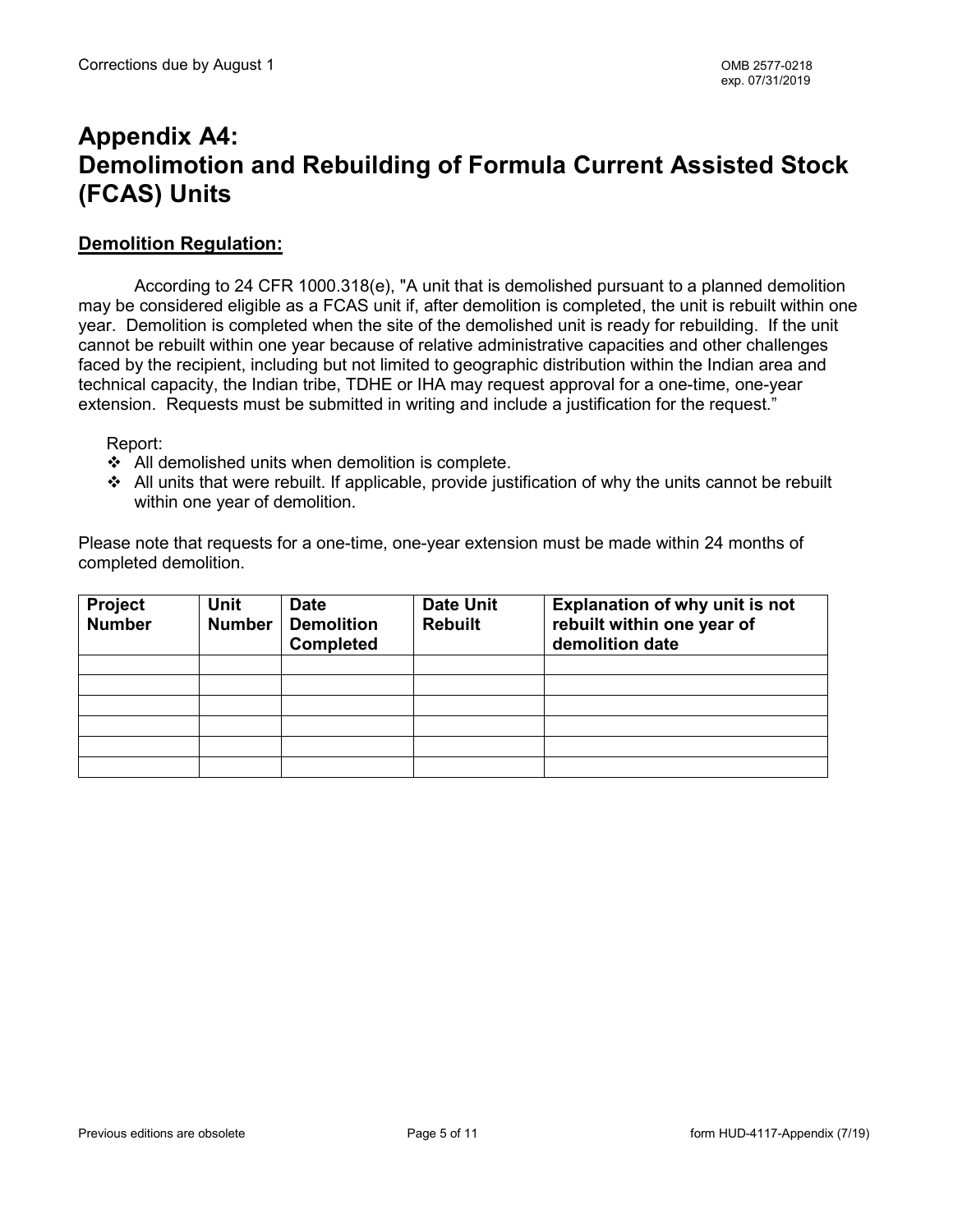# **Appendix A5: All Other Corrections to Formula Current Assisted Stock (FCAS)**

#### **FCAS Correction Regulation:**

According to 24 CFR 1000.312 and 1000.314, "Formula Current Assisted Stock (FCAS) consists of housing units owned or operated pursuant to an ACC. This includes all Low Rent, Mutual Help, and Turnkey III units under management as of September 30, 1997, and all 1937 Act units in the development pipeline when they become owned or operated by recipients and are under management as indicated in the Formula Response Form."

On Table A5-1 Report:

- Units not used as low-income housing dwelling units.
	- o Include units used for non-dwelling purposes.
	- $\circ$  Include vacant units, unless they are being made available for occupancy through, for example, active repair or rehabilitation, advertising, or processing from a wait list.
	- o Include units that are not occupied by a NAHASDA eligible family.

On Table A5-2 Report:

 Units previously removed based upon the project's DOFA that are still eligible for FCAS because of a subsequent homebuyer.

On Table A5-3 Report:

 Differences between FCAS reported on the Formula Response Form and your Tribe's records that are not due to conveyances, Date of Full Availability and/or conversion.

| TABLE A5-1: Units not used as low-income dwelling units |                    |                                                         |                          |  |  |
|---------------------------------------------------------|--------------------|---------------------------------------------------------|--------------------------|--|--|
| <b>Project Number</b>                                   | <b>Unit Number</b> | Date unit was last<br>occupied by eligible<br>recipient | <b>Reason for change</b> |  |  |
|                                                         |                    |                                                         |                          |  |  |
|                                                         |                    |                                                         |                          |  |  |
|                                                         |                    |                                                         |                          |  |  |
|                                                         |                    |                                                         |                          |  |  |
|                                                         |                    |                                                         |                          |  |  |

| <b>TABLE A5-2: Units with Subsequent Homebuyers</b> |                    |                                            |                                     |  |  |
|-----------------------------------------------------|--------------------|--------------------------------------------|-------------------------------------|--|--|
| <b>Project Number</b>                               | <b>Unit Number</b> | <b>New Agreement</b><br><b>Signed Date</b> | Term of the Agreement (in<br>years) |  |  |
|                                                     |                    |                                            |                                     |  |  |
|                                                     |                    |                                            |                                     |  |  |
|                                                     |                    |                                            |                                     |  |  |
|                                                     |                    |                                            |                                     |  |  |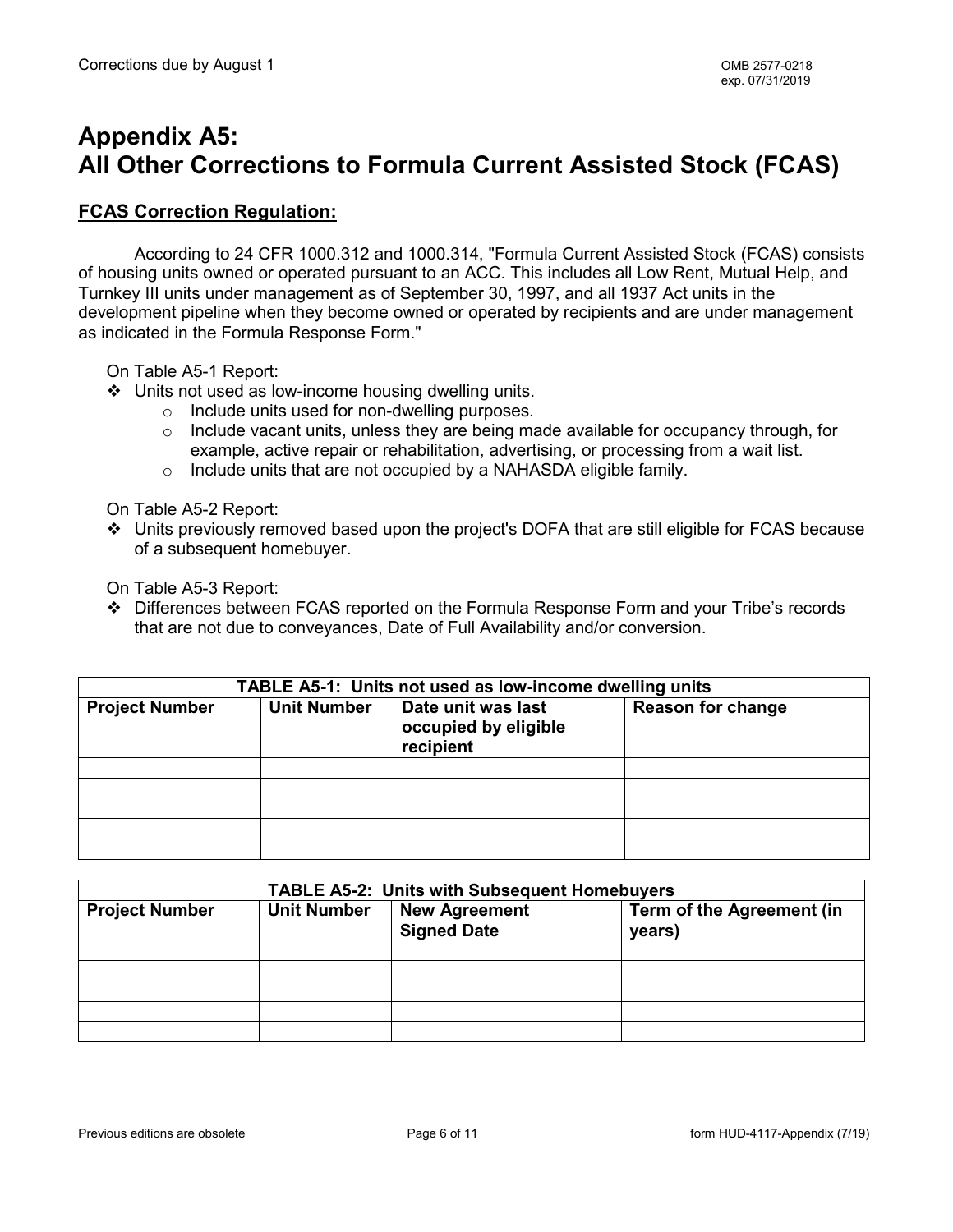| TABLE A5-3: All other corrections to FCAS |                                                                                           |                                                                              |                                      |  |  |  |
|-------------------------------------------|-------------------------------------------------------------------------------------------|------------------------------------------------------------------------------|--------------------------------------|--|--|--|
| <b>Project Number</b>                     | Formula<br><b>Response</b><br><b>Form Unit</b><br><b>Counts &amp;</b><br><b>Unit Type</b> | <b>Correct</b><br><b>Number of</b><br><b>Units &amp; Unit</b><br><b>Type</b> | <b>Reason/Explanation for Change</b> |  |  |  |
|                                           |                                                                                           |                                                                              |                                      |  |  |  |
|                                           |                                                                                           |                                                                              |                                      |  |  |  |
|                                           |                                                                                           |                                                                              |                                      |  |  |  |
|                                           |                                                                                           |                                                                              |                                      |  |  |  |
|                                           |                                                                                           |                                                                              |                                      |  |  |  |
|                                           |                                                                                           |                                                                              |                                      |  |  |  |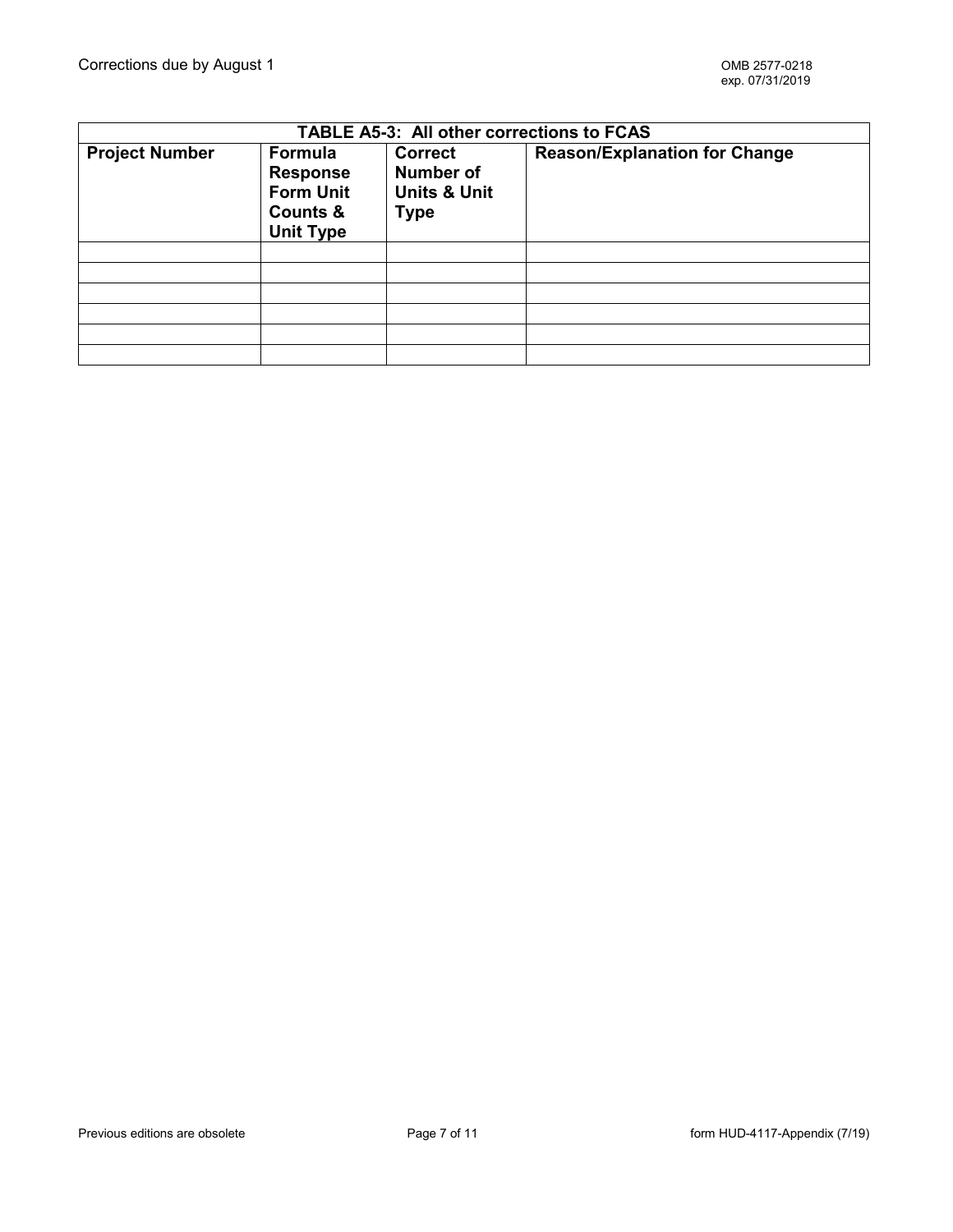### **Appendix B1: Request to Add Other Geographies to Formula Area Based on Formula Area Definition**

#### **Formula Area Regulation:**

According to 24 CFR 1000.302 Formula Area, (1) Formula areas are: (i) Reservations for federally recognized Indian tribes, as defined by the U.S. Census; (ii) Trust lands; (iii) Department of the Interior Near-Reservation Service Areas; (iv) Former Indian Reservation Areas in Oklahoma Indian Areas, as defined by the U.S. Census as Oklahoma Tribal Statistical Areas (OTSAs); (v) Congressionally Mandated Service Areas; (vi) State Tribal Areas as defined by the U.S. Census as State Designated American Indian Statistical Areas (SDAISAs); (vii) Tribal Designated Statistical Areas (TDSAs); (viii) California Tribal Jurisdictional Areas established or reestablished by Federal court judgment; and (ix) Alaska formula areas described in paragraph (4) of this definition.

Please show the boundaries of the area being requested on a map\*\* and provide a copy of legal documents (e.g., Federal Register Notice, publication of designation of Near-Reservation Service Area, Public Law documents legislating Congressionally Mandated Service Areas) for each geographic area you want to add to your Tribe's Formula Area.

To request additional areas beyond those identified in the above list of nine, see Appendix B2.

\*\*Maps are available from the US Census Bureau. https://www.census.gov/geo/maps-data/

| <b>Geographic Area</b><br>requested | <b>Category Requested</b><br>(i.e. reservation, OTSA,<br>SDAISAs, etc.) | <b>Legal Document</b><br>provided (description) | Map provided<br>(Yes or No)? |
|-------------------------------------|-------------------------------------------------------------------------|-------------------------------------------------|------------------------------|
|                                     |                                                                         |                                                 |                              |
|                                     |                                                                         |                                                 |                              |
|                                     |                                                                         |                                                 |                              |
|                                     |                                                                         |                                                 |                              |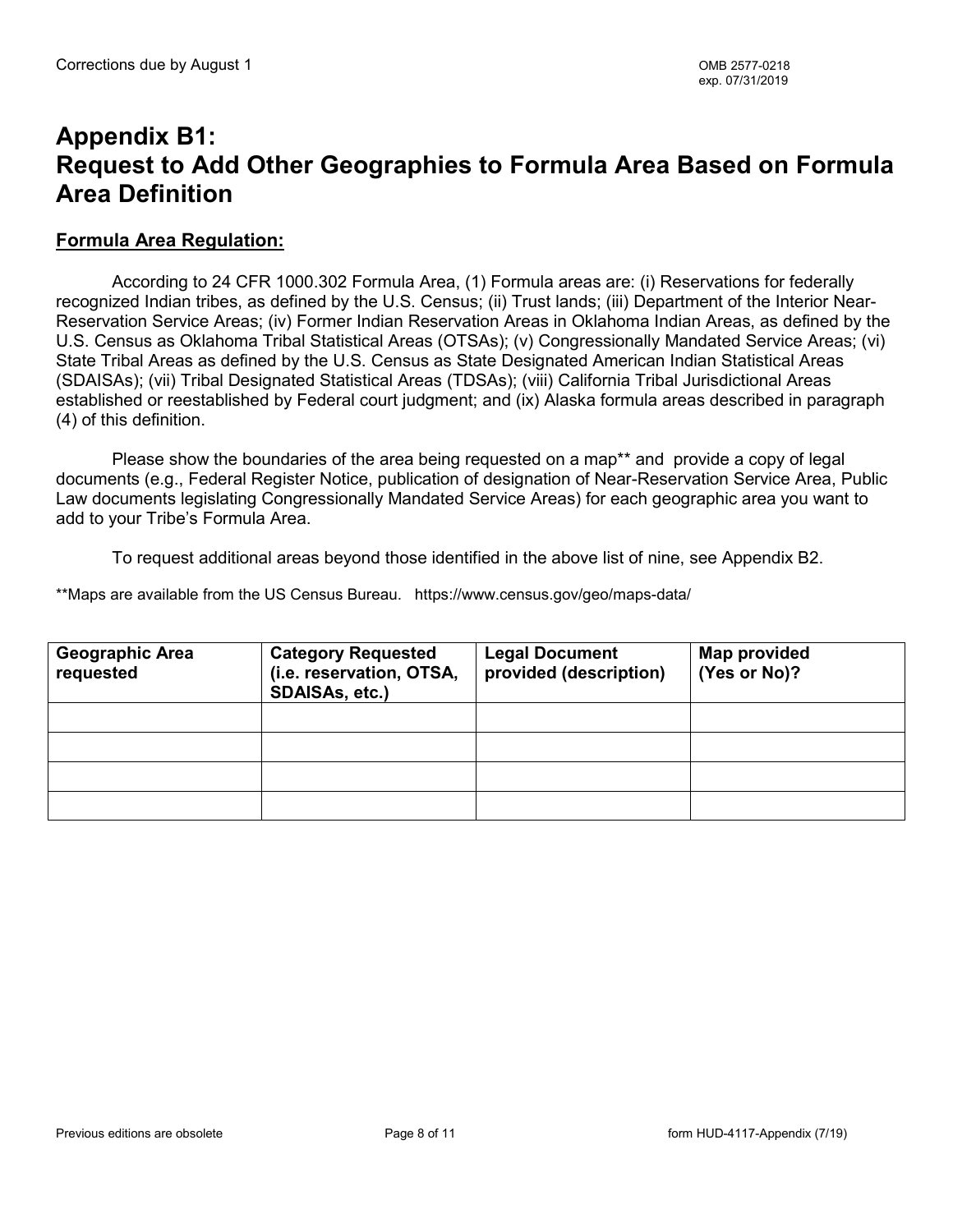## **Appendix B2: Request to Add Other Geographies to Formula Area Based on Provision of Substantial Housing Services**

### **Substantial Housing Services Regulation:**

According to 24 CFR 1000.302 Formula Area: (2)(i) For a geographic area not identified in paragraph (1) of this definition, and for expansion or re-definition of a geographic area from the prior year, including those identified in paragraph (1) of this definition, the Indian tribe must submit, on a form agreed to by HUD, information about the geographic area it wishes to include in its Formula Area, including proof that the Indian tribe, where applicable, has agreed to provide housing services pursuant to a Memorandum of Agreement (MOA) with the tribal and public governing entity or entities of the area, or has attempted to establish such an MOA; and is providing substantial housing services and will continue to expend or obligate funds for substantial housing services as reflected in the form agreed to by HUD for this purpose.

According to §1000.302, Substantial Housing Services: (1) Affordable housing activities funded from any source provided to American Indian and Alaska Native (AIAN) households with incomes 80 percent of the median income as defined in the Native American Housing Assistance and Self-Determination Act (NAHASDA) (25 U.S.C. 4103 (14)) or lower, equivalent to 100 percent or more of the increase in the IHBG formula allocation that the Indian tribe would receive as a result of adding the proposed geography; or (2) Affordable housing activities funded with IHBG funds provided to AIAN households with incomes 80 percent of the median income as defined in NAHASDA or lower, equivalent to 51 percent or more of the Indian tribe's current total IHBG grant; and either: (i) 51 percent or more of the Indian tribe's official enrollment resides within the geographic area; or (ii) The Indian tribe's official enrollment constitutes 51 percent or more of the total AIAN persons within the geography. (3) HUD shall require that the Indian tribe annually provide written verification…that the affordable housing activities it is providing meet the definition of substantial housing services.

If you wish to request additional areas based on the above regulations, please provide a map showing the boundaries if the area being requested\*\*, an MOA or documentation of the Tribe's efforts to secure one, and fill in the two tables below for each area that you want to add to your Tribe's Formula Area. In addition, please provide a brief narrative describing each program and any income eligibility provisions that apply. Use a separate table for each geographic area requested.

|                                                                  | Add Other Geographies to Formula Area Based on Provision of Substantial Housing Services |                                                                          |                                                                  |                                     |         |                                                                                                                                                     |  |
|------------------------------------------------------------------|------------------------------------------------------------------------------------------|--------------------------------------------------------------------------|------------------------------------------------------------------|-------------------------------------|---------|-----------------------------------------------------------------------------------------------------------------------------------------------------|--|
| <b>Specific</b><br>Geographic<br><b>Area</b><br><b>Requested</b> | Number of<br>Tribal<br><b>Members</b><br>Living in<br><b>Requested</b><br>Area           | <b>Affordable</b><br><b>Housing</b><br>Program/Program<br><b>Purpose</b> | <b>Program Income</b><br><b>Eligibility</b><br><b>Provisions</b> | <b>Source</b><br>οf<br><b>Funds</b> | Year(s) | <b>Total Dollar Amount</b><br>of Program<br><b>Investment by Year</b><br>(If multiple sources<br>of funding, please<br>separate IHBG from<br>other) |  |
|                                                                  |                                                                                          |                                                                          |                                                                  |                                     |         |                                                                                                                                                     |  |
|                                                                  |                                                                                          |                                                                          |                                                                  |                                     |         |                                                                                                                                                     |  |

Total dollar amount of program investment by year must appear in the Indian Housing Plan (IHP) and actual accomplishments must appear in the Annual Performance Report (APR) separately for each area requested. HUD will monitor Formula Area additions to ensure that the tribe continues investment at levels that are consistent with the definition of Substantial Housing Services.

Previous editions are obsolete **Page 9 of 11 Page 9 of 11 Form HUD-4117-Appendix (7/19) \*\*Maps are available from the US Census Bureau at** https://www.census.gov/geo/maps-data/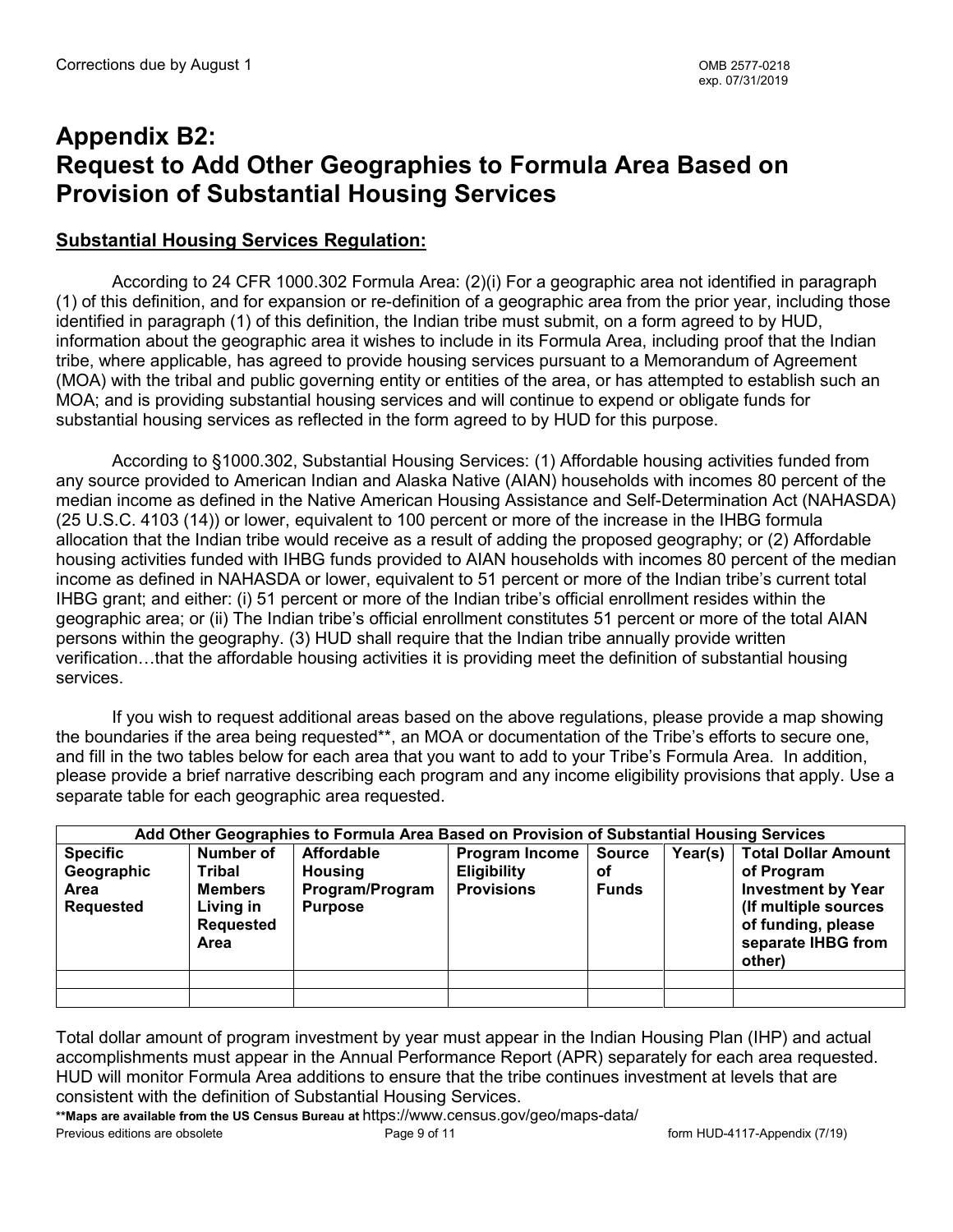# **Appendix C: Enrollment in Overlapping Areas**

### **Overlapping Area Regulation:**

According to 24 CFR 1000.326, "(a) If an Indian tribe's formula area overlaps with the formula area of one or more other Indian tribes, the funds allocated to that Indian tribe for the geographic area in which the formula areas overlap will be based on: (1) The Indian tribe's proportional share of the population in the overlapping geographic area; and (2) The Indian tribe's commitment to serve that proportional share of the population in such geographic area. (3) In cases where a State recognized tribe's formula area overlaps with the formula area of a Federally recognized Indian tribe, the Federally recognized Indian tribe receives the allocation for the formula area up to its population cap, and the State recognized tribe receives the balance of the overlapping area (if any) up to its population cap.

(b) Tribal membership in the geographic area (not to include dually enrolled tribal members) will be based on data that all Indian tribes involved agree to use. Suggested data sources include tribal enrollment lists, the U.S. Census, Indian Health Service User Data, and Bureau of Indian Affairs data. (c) If the Indian tribes involved cannot agree on what data source to use, HUD will make the decision on what data will be used to divide the funds between the Indian tribes by August 1\*."

Please provide the information below for each overlapping geographic area of your Tribe's Formula Area as listed in the Formula Response Form. **This information will only be used if ALL tribes in the overlapping area submit data.**

| <sup>l</sup> Geographic Area Name | <b>Tribal Enrollment</b> |
|-----------------------------------|--------------------------|
|                                   |                          |
|                                   |                          |

\*Postmark or fax changes and corrections with appropriate supporting documentation to the IHBG Formula Customer Service Center by **August 1, 2019**, for inclusion in the FY 2020 allocation. Please note that with respect to overlapping areas, while HUD requires requests for formula changes to be submitted by August 1st , HUD may consider subsequent requests related to overlapping areas from tribes that have been directly affected by changes resulting from requests submitted by another tribe or tribes in the overlapping area that were submitted prior to the August 1 deadline. Subsequent requests received in prior FYs may be carried into future FYs if processing of such requests is not finalized in the current FY.